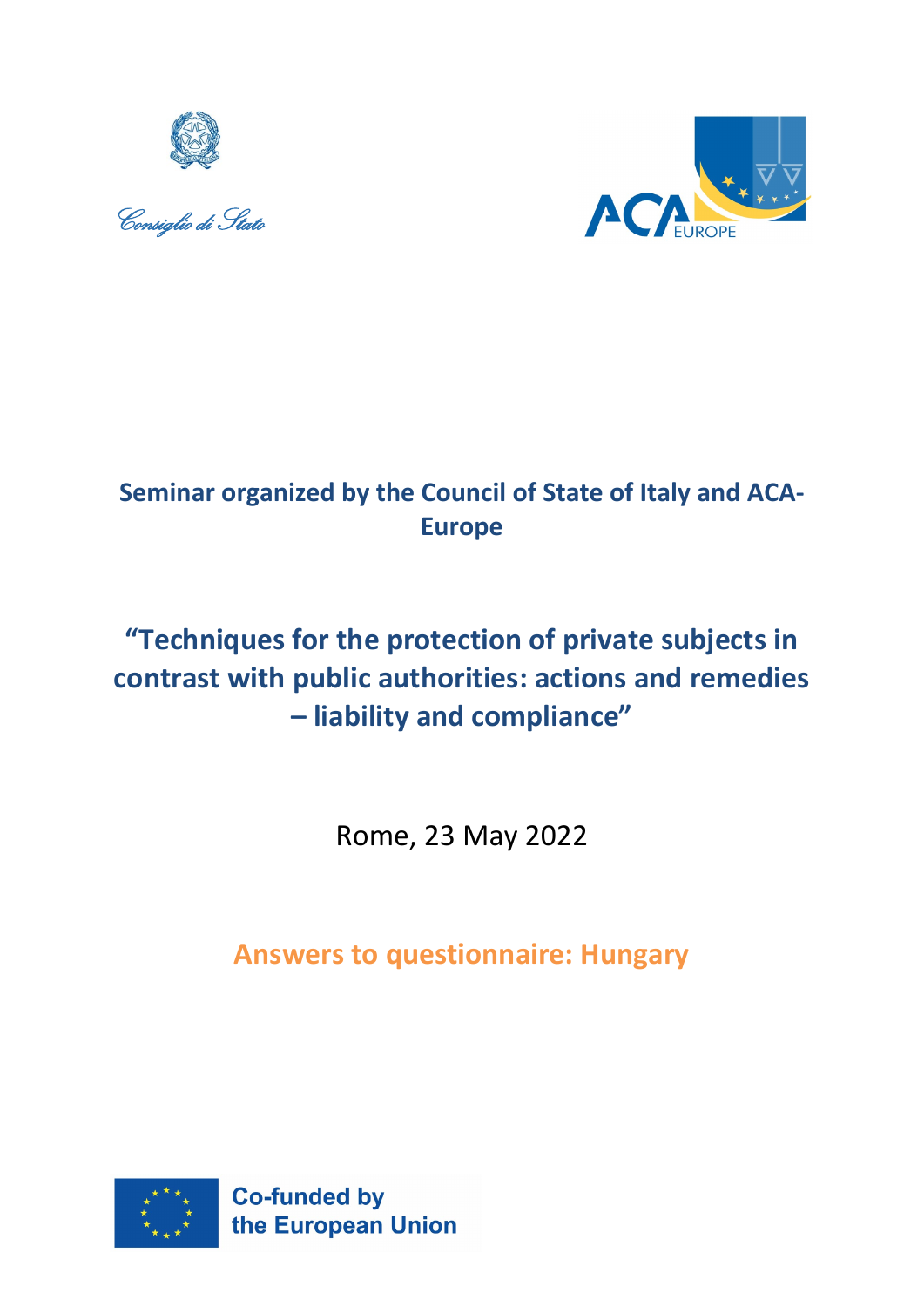#### **SESSION I**

## **LEGAL PROCEEDINGS THAT CAN BE BROUGHT BEFORE THE ADMINISTRATIVE COURT**

- **1. In your legal system, which judges are competent to pronounce on disputes in which one of the parties is the public administration?**
	- An ordinary judge
	- An administrative judge
	- A judge who deals with special areas
	- Others

Article 25(2) of the Fundamental Law of Hungary provides that the courts shall decide on the lawfulness of administrative decisions. In the Hungarian legal system, according to section 21(6) of Act No. CLXI of 2011 on the Organization and Administration of the Courts, in administrative disputes, in cases falling within regional high court competence, regional high courts having administrative departments shall act at first instance in the jurisdictions specified in the Act.

- **2. Which actions can be brought before the administrative court in view of the exercise of administrative powers?**
	- Annulment of administrative acts
	- action of condemnation
	- Other actions

#### If you have replied 'other actions', please clarify which.

According to section 38 of Act No. I of 2017 on the Code of Administrative Court Procedure, the plaintiff may seek:

- 1. to quash, annul or modify an administrative act,
- 2. a declaration that the administrative act has not been performed,
- 3. an order prohibiting the performance of an administrative act,

4. an order that an obligation arising from an administrative act be performed,

5. an order to pay compensation for damage caused in connection with a contractual administrative relationship or a public service relationship, or an order to pay monetary damages for the violation of the personality rights,

6. a finding that an administrative act has caused a violation, or the establishment of other facts relevant to the administrative relationship.

#### **3. From which sources can actions be brought before the administrative court?**

- Law
- Public authority regulations
- Guidelines
- Supreme Court rulings
- Other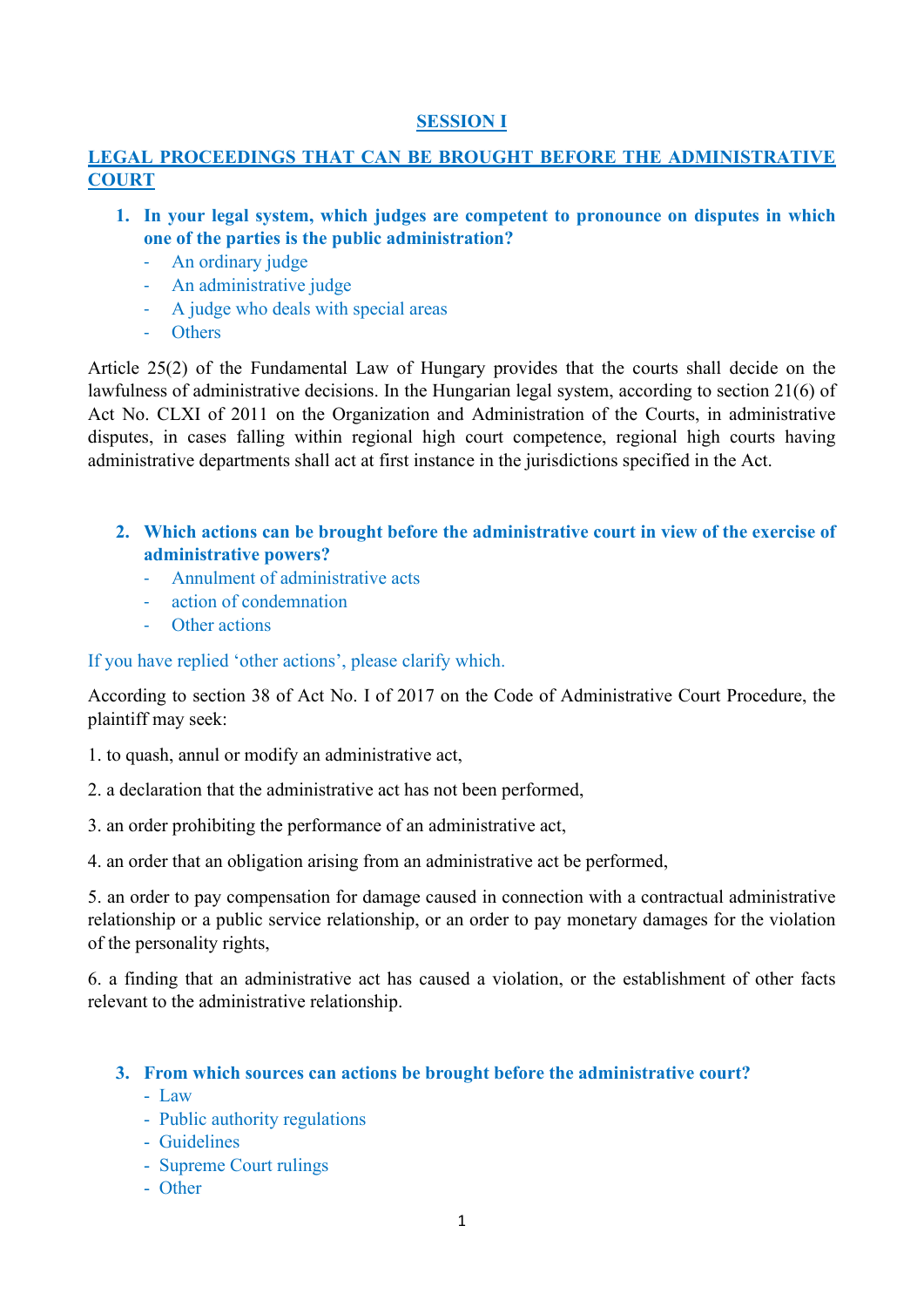In our legal system, actions which can be brought before the courts are specified by law.

## **4. Which administrative decisions can be challenged?**

- Administrative acts which have a specific recipient
- General acts and regulations
- Acts inherent to the procedure
- Political acts

The subject-matter of an administrative dispute is the lawfulness of an act of an administrative body governed by administrative law, seeking to change or resulting in a change in the legal situation of the legal entity concerned, or the lawfulness of a failure to perform an act (henceforth collectively 'administrative act'). [See section 4(1) of the Code of Administrative Court Procedure.]

An administrative act shall be

- 1. the particular decision;
- 2. a provision of general effect not falling under the scope of the Act on Legislation, applicable in the particular case and
- 3. an administrative contract.

[See section 4(3) of the Code of Administrative Court Procedure.]

Under section 4(4) of the Code of Administrative Court Procedure, unless otherwise provided by law, no administrative legal dispute is possible

- 1. concerning government activity, in particular national defence, alien administration and foreign affairs,
- 2. concerning, independently, the lawfulness of an ancillary administrative act serving to realise an administrative act,
- 3. between parties being in control or management legal relationship with each other.

Political acts may not be challenged.

## **5. On the grounds of which defects can the annulment of an administrative act be requested?**

- Breaches of the law
- Breaches of competence
- Technicalities and procedural defects
- Breaches of general principles
- **Other**

According to section 92(1) of the Code of Administrative Court Procedure, the court shall annul the administrative act if

- a. the administrative act is null and void or is invalid for any reason provided for by law, or has such an essential formal deficiency which renders it non-existent,
- b. the legal injury caused by the violation of the essential rules of the preceding proceedings cannot be remedied in the lawsuit,
- c. the administrative body based its act solely on a legal provision which is not applicable in the case, or
- d. the administrative act may not be changed.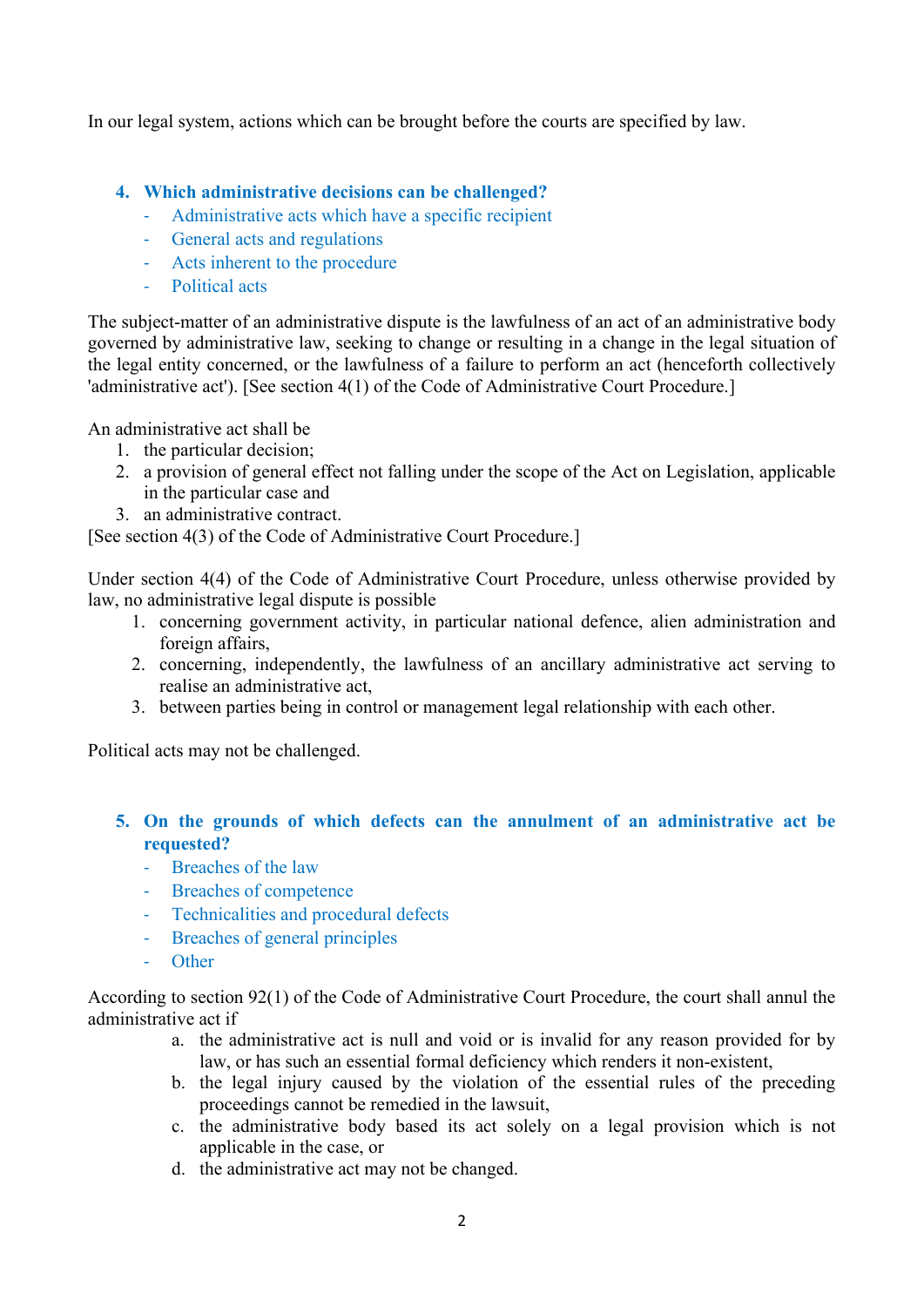#### **6. Can the judge partially annul the challenged administrative act?**

- Yes
- No

If your reply is yes, please elaborate.

Yes.

The administrative judge can partially annul an unlawful act.

- **7. Can the judge substitute the Administration by modifying the content of the administrative act?**
	- Yes
	- No

If your reply is yes, please elaborate.

Yes.

According to section 90 of the Code of Administrative Court Procedure, the court may change an unlawful administrative act if the nature of the case allows it, the facts are properly clarified, based on the available data the legal dispute can be definitively decided, and the administrative act was performed in several-instance administrative proceedings, or – in case of an administrative act performed in single-instance administrative proceedings – change is allowed in the case by the law. The court shall also change the administrative act if the nature of the case allows it and if the administrative body has performed in the resumed proceedings, based on identical legal and factual situation, an act being contrary to the final judgment of the court.

The court may also change the amount of a payment obligation by giving definite directions in the judgment for the calculation of the amount, without specifying the changed amount of the payment obligation. [See section 91(1) of the Code of Administrative Court Procedure.]

According to section 90(3) of the Code of Administrative Court Procedure, no change may be made

- 1. in a case where a legal provision of general effect not falling under the scope of the Act on Legislation is applicable,
- 2. in case of an administrative act taken on equitable grounds,
- 3. in case of an administrative act based on the exercise of discretionary powers, relating to a payment affecting the budget, or
- 4. if it is precluded by the law.

## **8. When the judge annuls the challenged act, can he dictate provisions which the P.A. must abide by in the review proceedings of the subject-matter of the litigation?**

- Yes
- $N<sub>0</sub>$

#### If your reply is affirmative, please elaborate.

Yes.

The court shall give definite directions to the administrative body on the resumption of the proceedings or the performance of the act ordered in the judgment, covering all essential aspects of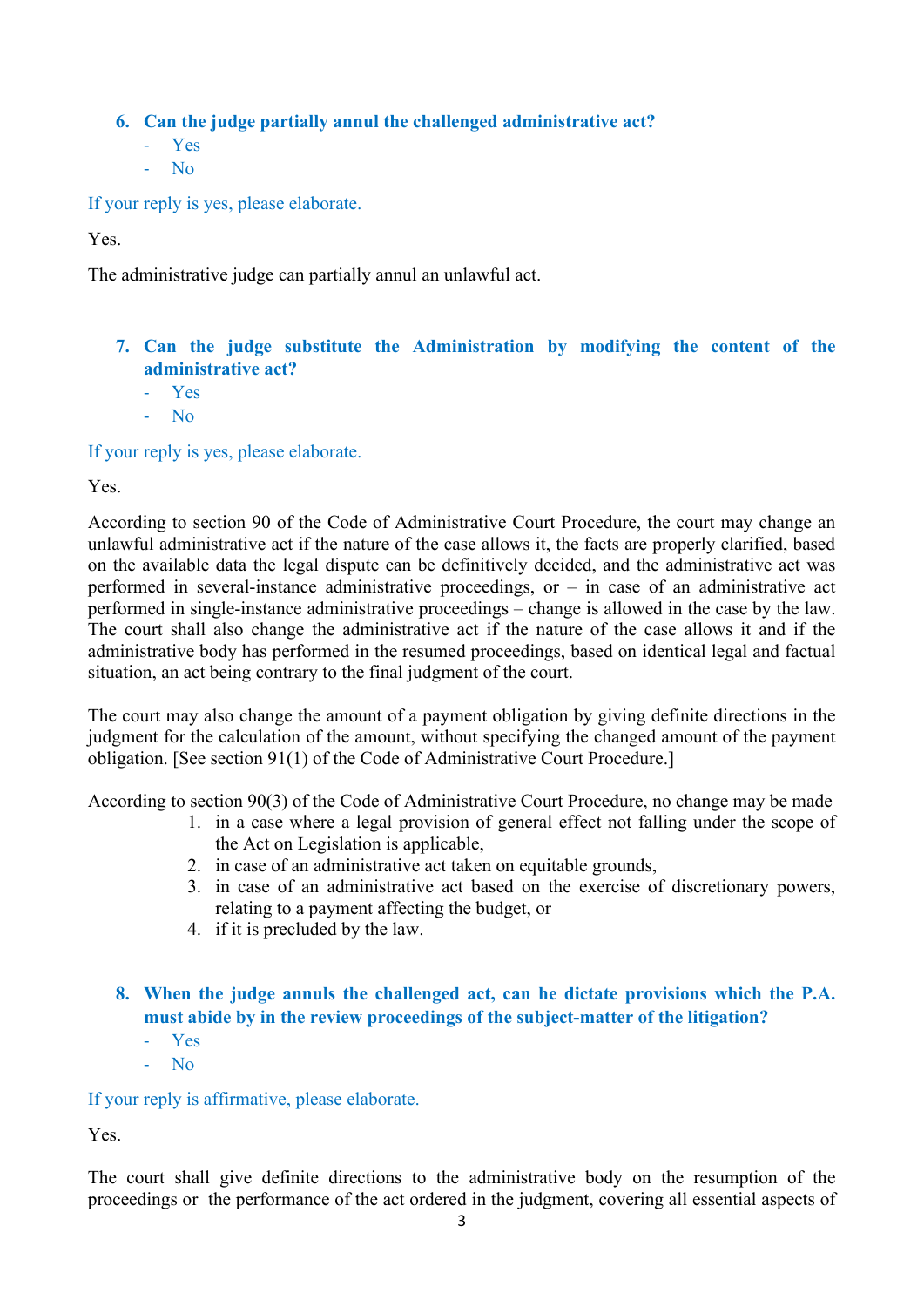the found violation to be remedied. [See section 86(4) of the Code of Administrative Court Procedure.]

## **9. When do the effects of the jurisdictional annulment of an administrative act become applicable?**

- From the date of the adoption of the act (*ex tunc*)
- From the date on which the judgement becomes final (*ex nunc*)
- **Other**

Generally, the court shall annul an administrative act with retrospective effect, from the date of its notification [see section 92(1) of the Code of Administrative Court Procedure]. Nevertheless, where justified by public interest, legal certainty or particularly important interests of the persons affected by the judgment, the court shall quash the administrative act by specifying the precise date on which it ceases to have effect [see section 92(2) of the Code of Administrative Court Procedure].

## **10. Can the judge modulate the effects over time of the ruling of annulment of an administrative act?**

- Yes
- $N<sub>0</sub>$
- **Other**

Yes. See the reply to question 9.

## **11. Can the act of ordering payments for damages be proposed autonomously or must it always be proposed together with other kinds of actions?**

- Yes
- No
- Only in certain cases

#### If your reply is yes, please elaborate

No.

For a claim for compensation for damage caused by an administrative act to be enforceable, the court hearing the administrative case must establish the violation in a final decision. [See section 24(3) of Act No. CXXX of 2016 on the Code of Civil Procedure, henceforth: Code of Civil Procedure]

#### **12. In the light of what kind of behaviour is the compensatory action for damages feasible when dealing with a Public Administration?**

- Implementation of an illegal and detrimental administrative act
- Non-observance of the deadline of the procedure
- Lesion of good faith and trust
- Resultant behaviour of the public administration
- **Other**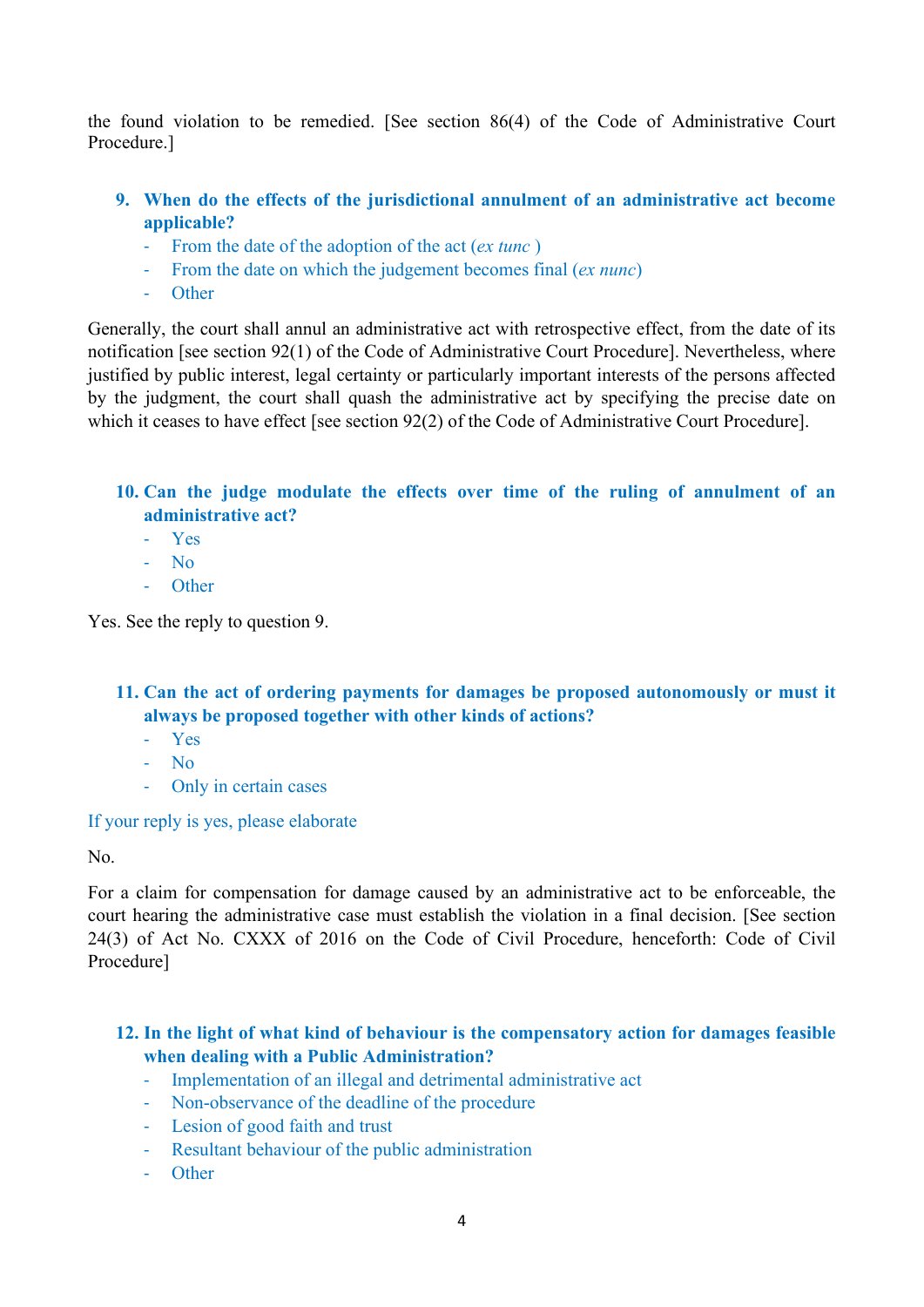#### Please elaborate

Under section 6:548 (1) of Act No. V of 2013 on the Civil Code (henceforth: Civil Code), liability for damage caused in acting under administrative powers shall only be established where the damage was caused by the exercise or failure to exercise public authority, and could not be averted by ordinary remedy or in an administrative lawsuit.

According to the settled jurisprudence, an error in the application or interpretation of the law in the exercise of public authority in individual cases will only give rise to damages liability where the error is manifestly serious.

The court found an authority liable for damage in a case where the land registry registered property rights on the basis of evidently false deed.

For the purposes of damages liability, the court found a flagrant (manifestly serious) violation in a case where the administrative authority repeatedly adopted a decision rejecting an application without following the clear directions of the court given in the quashing judgment.

#### **13. Which are the different kinds of reimbursable damages?**

- Material damage
- Non-material damage
- Loss of opportunity

According to section 6:522(1) of the Civil Code, the general rule governing damages is that the damaging party must compensate the damaged party for all damage suffered.

As regards full compensation, the damaging party shall compensate for the diminution in the value of the assets of the damaged party, the loss of profit; and the costs necessary to eliminate the pecuniary losses of the damaged party. [See section 6:522 (2) of the Civil Code]

## **14. Does the omission of lodging an action of annulment result in elision or reduction of the compensatory damages?**

- Yes
- No
- **Other**

#### Yes.

As mentioned above (see the reply to question 12), under section 6:548(1) of the Civil Code, liability for damage caused in acting under administrative powers shall only be established *where the damage could not be averted by ordinary remedy or in an administrative lawsuit*. Moreover, a claim for compensation for damage caused by an administrative act can only be enforced *if the court hearing the administrative case has established the violation in a final decision*. [See section 24(3) of the Code of Civil Procedure and the reply to question 11.] From these legal provisions, read in conjunction with each other (and the relevant judicial practice), it follows that an administrative lawsuit is a precondition for filing a claim for damages. It means that if proceedings potentially resulting in setting aside the act [as a possible remedy in line with section 6:548 (1) of the Civil Code] is available to the party and the party fails to file an administrative action, he/she will not be entitled to claim damages at all.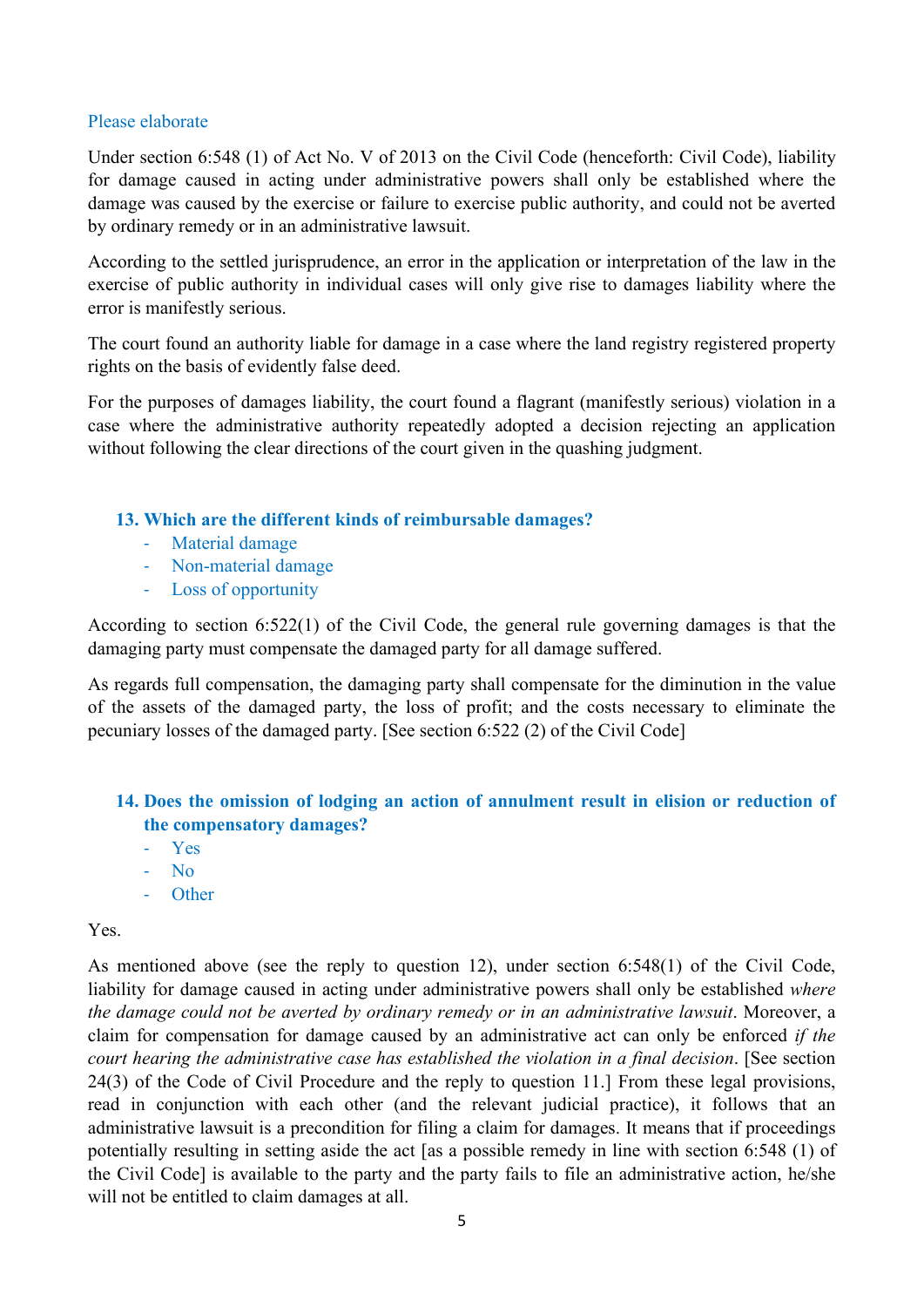- **15. In order to award compensatory damages, is proof of the responsibility of the public administration required? If your reply is affirmative, which party is obliged to provide said proof?**
	- $Yes the party with burden of proof is...$
	- N<sub>0</sub>

Yes – the party bearing the burden of proof is the individual/entity who suffered damage as a result of the administrative act.

To actions for damages (including damage caused within the scope of administrative jurisdiction) the general rules governing evidence taking shall apply. According to section 265(1) of the Code of Civil Procedure, unless otherwise provided for by an Act, facts deemed material to the case shall be proved *by the party in whose interest it is that such facts are recognized by the court as true* (onus of proof).

#### **16. Can the judge convert** *ex officio* **one action into another?**

- Yes
- N<sub>o</sub>

#### If the reply is yes, please elaborate

Yes.

The judge *cannot change the substance of the claim ex officio*. It follows from section 85(1) of the Code of Administrative Court Procedure, which provides that "The court shall examine the lawfulness of the administrative activity within the limits of the statement of claims" and from section 86(1) of the Code of Administrative Court Procedure, which provides that "In the judgment, all claims asserted in the lawsuit shall be determined".

However, in exceptional cases, the judge may change *the cause of action*, if it is in the interest of the party. For example, according to section 140(1) of Act No. CLXXXIX of 2011 on the Local Governments of Hungary (henceforth: Local Governments Act), the government office may bring an action (so called 'action for failure to act') seeking to establish that a local government has failed to fulfil its obligation to adopt a decision. However, certain types of local government decisions have normative value. Section 139 of the Code of Administrative Court Procedure provides that a failure of the local government council to fulfil their obligation to adopt a *normative decision* shall be subject to a specific procedure ('procedure for failure to comply with a law-making obligation by a local government') before the Curia of Hungary (the supreme judicial forum, "the Curia"). Such proceedings are instituted upon a motion. In its decision (No. Köm.IV.5026/2021) the Curia has confirmed that an action brought under section 140(1) of the Local Governments Act may be considered and adjudicated as a motion made under Section 139 and Section 143(1) of the Code of Administrative Court Procedure if the (original) action brought under section 140(1) of the Local Governments Act seeks a normative decision by a local government.

#### **17. Is there a time-limit for the proposition of the compensatory action?**

- Yes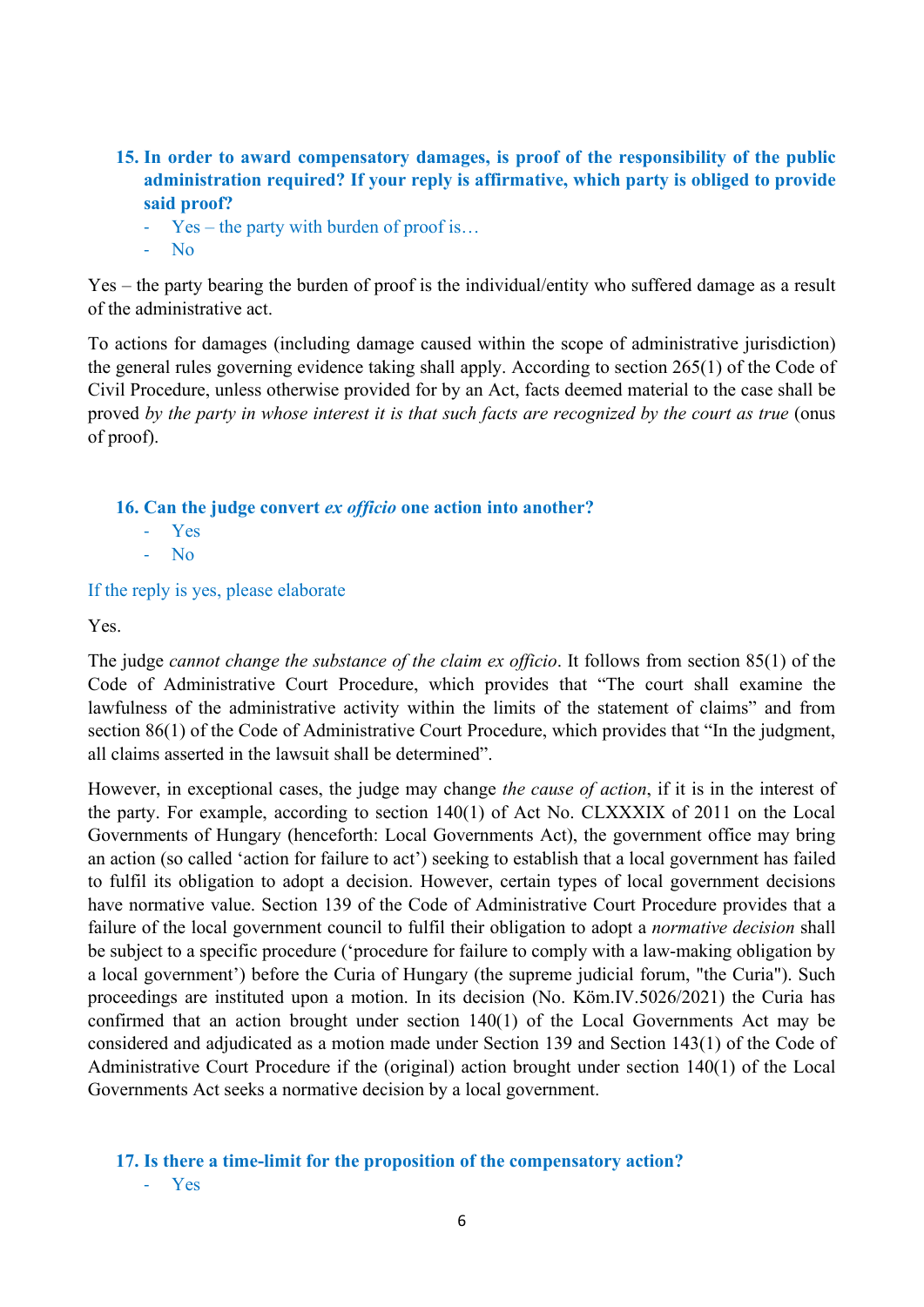- No

#### If the reply is yes, please elaborate

There is no specific time limit for bringing such an action. Under section 6:533(1) of the Civil Code, the legal provisions governing statute of limitations shall also apply to damages. It means that claims for damages shall lapse after five years [section 6:22(1) point a) of the Civil Code].

## **18. Can the judge rule that the Administration implement an administrative act? If your reply is affirmative, what are the prerequisites for implementation?**

- Yes explain
- N<sub>o</sub>

Yes.

If the court finds a failure on the part of the administrative body (in an 'action for failure to act'; see the reply to question 16), the body having failed to act shall be obliged to perform the omitted act within the relevant statutory time limit or, in the absence thereof, within thirty days [section 129 (3) of the Code of Administrative Court Procedure]. No further prerequisites exist for the performance of such acts.

In proceedings instituted for failure to fulfil a law-making obligation by a local government, the court may oblige the administrative body to adopt an act of normative value. If, based on the regulatory supervisory body's motion submitted after the expiry of the time limit for the compliance with the law-making obligation, the Curia finds that the local government failed to comply with its law-making obligation, it shall authorise the head of the regulatory supervisory body (i.e. the government office) *to adopt a municipality decree or a normative decision* on behalf of the local government. [See section 150(1) of the Code of Administrative Court Procedure.]

## **SESSION II – SPECIAL PROCEDURES**

- **1. Does your administration have provisions for special procedures**
	- Yes
	- No

#### If the reply is yes, please elaborate

Yes.

The Code of Administrative Court Procedure provides for the following special procedures:

- 1. simplified action [sections 124–126]
- 2. action for failure to act [sections 127–129]
- 3. action for condemnation [sections 130–133]
- 4. action against a non-administrative body [sections 134–135]
- 5. supervisory action against a public body [sections 136–138]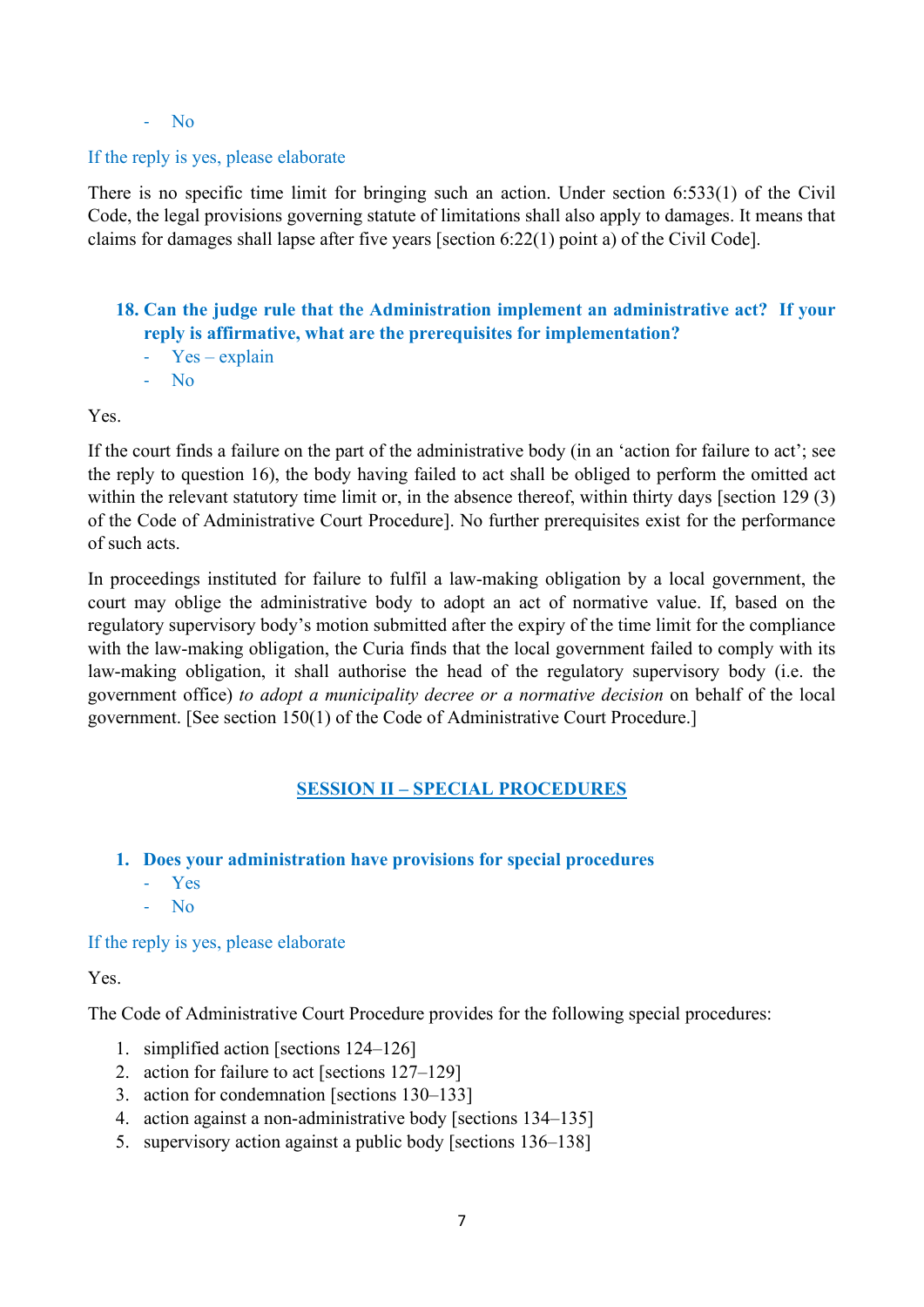- 6. procedures for examining conflicts of local government decrees with other laws, and for failures by local governments to comply with their law-making obligation [sections 139– 150]
- 7. administrative non-contentious procedures [sections 151–153]
- 8. procedure for appointing an administrative body [section 154]
- **2. What do the specialities consist of?**
	- Ways of introducing the appeal
	- Procedural time-limits
	- Jurisdiction of the court
	- **Other**

The specialities of these procedures (as derogations from the ordinary procedural rules) can be summarised as follows.

- 1. *simplified action* [sections 124–126 of the Code of Administrative Court Procedure]: simplified procedure (e.g. without a formal hearing or a preparatory session of the judicial panel), different procedural time limits, different decision delivered at the end of the proceedings (simplified judgment); no appeal may be lodged against the judgment adopted in a simplified action.
- 2. *action for failure to act* [sections 127–129 of the Code of Administrative Court Procedure]: the rules governing simplified actions shall be applicable with certain derogations concerning time limits for filing an action and appeals (appeals against a judgment adopted in such proceedings may be lodged).
- 3. *action for condemnation* [sections 130–133 of the Code of Administrative Court Procedure]: different procedural rules (e.g. modification of the claims, taking of evidence), different procedural time limits.
- 4. *action against a non-administrative body* [sections 134–135 of the Code of Administrative Court Procedure]: different procedural time limits.
- 5. *supervisory action against a public body* [sections 136–138 of the Code of Administrative Court Procedure]: different procedural rules (e.g. modification of the claims, taking of evidence), different procedural time limits, in the final decision the court may order legal consequences additional to ordinary ones.
- 6. *procedures for examining conflicts of local government decrees with other laws, and for failures by local governments to comply with their law-making obligation* [sections 139–150 of the Code of Administrative Court Procedure]: proceedings not *inter partes*, different procedural rules, different procedural time limits, final decision with legal consequences different from the ordinary ones
- 7. *administrative non-contentious procedures* [sections 151–153 of the Code of Administrative Court Procedure]: different procedural rules (e.g. solely documentary evidence may be taken in these proceedings), no appeals may be lodged against the "ruling having the effect of a judgment", that is, the final decision adopted in such proceedings.
- 8. *procedures for appointing an administrative body* [section 154 of the Code of Administrative Court Procedure]: the rules governing simplified action shall be applicable with certain derogations concerning the time limit for the adoption of the appointing decision.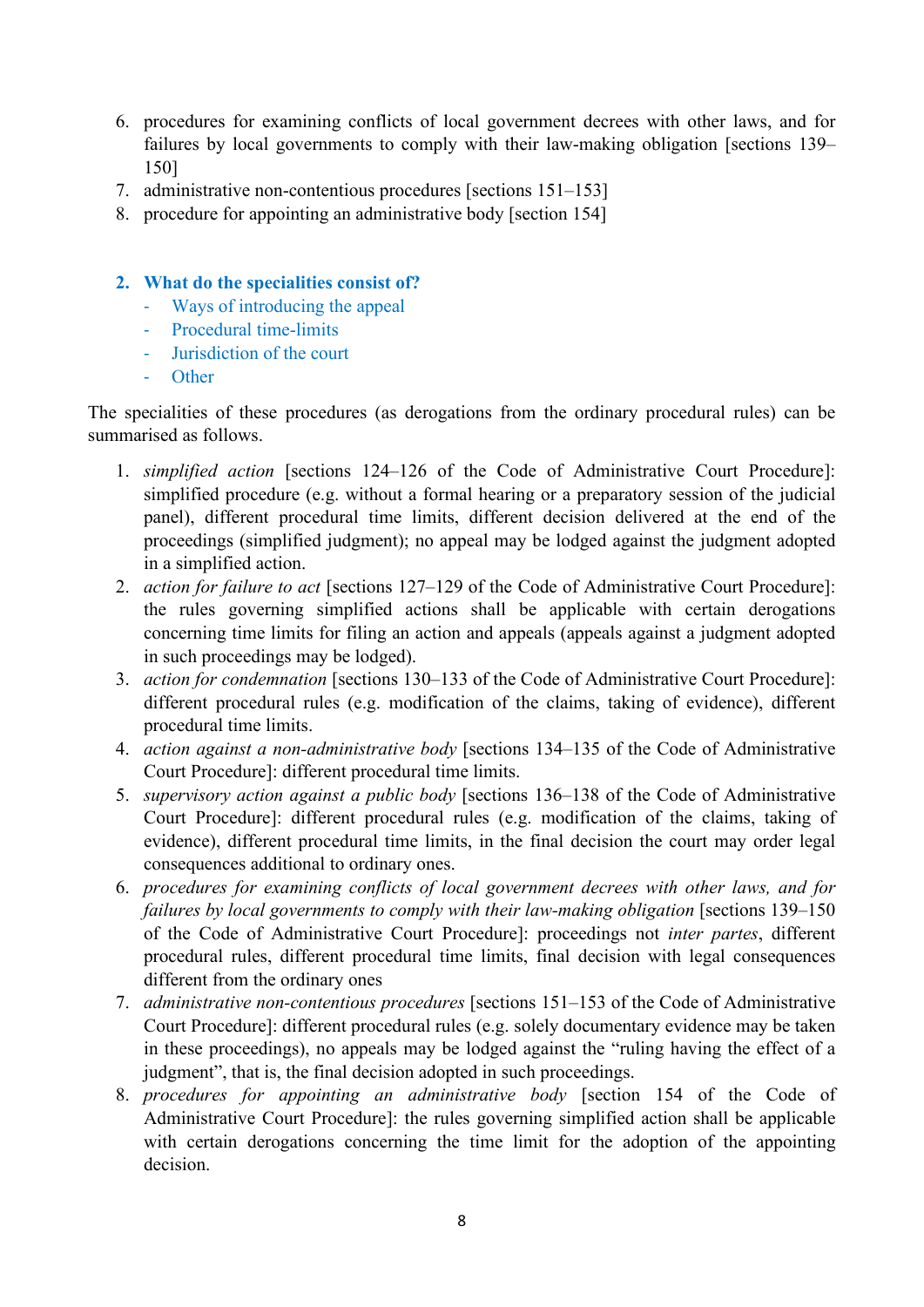#### **3. The special rites are established:**

- According to subject (for example, tenders, procedures of expropriation, independent administration authorities)
- According to actions
- Both of the above

#### Please elaborate

The special rites are established

- according to subject-matter (like proceedings in *simplified actions*, which are applicable, for example, in actions relating to official cards, official certificates and the keeping of official records; in actions relating to visa authorising planned residence not exceeding ninety days, requested for third country nationals and members of their family; in actions relating to petitions of persons of military age for performing military service without arms [section 124(2) of the Code of Administrative Court Procedure]; or proceedings in *actions for condemnation*, which are applicable, for example, in actions contesting the decision of the Civil Service Arbitration Committee)
- according to actions (like *administrative non-contentious proceedings*, which are initiated by a request and not by a statement of claim [section 151(2) of the Code of Administrative Court Procedure])
- both of the above: *for examining conflicts of local government decrees with other laws, and for failures by local governments to comply with their law-making obligation*: these proceedings are initiated by a motion [section 140 of the Code of Administrative Court Procedure] and the subject-matter is also specific, targeting the review of local governments' law-making obligations.
- **4. Does your system provide for appeals against the silence of the Administration at the request for an administrative provision presented by a private individual?**
	- Yes
	- N<sub>o</sub>

#### If the reply is yes, please elaborate

#### Yes.

Under sections 127–129 of the Code of Administrative Court Procedure, actions related to the nonperformance of statutory obligations by administrative bodies (concerning the performance of an administrative act) can be brought by the client or the person whose rights are directly affected by the non-performance.

#### **5. Do the Administrations comply spontaneously with the decisions of the administrative courts?**

- Yes, always
- No, never
- In the majority of cases, in any case more than in 50% of cases
- Hardly ever, in any case less than in 50% of cases

In more than 90% of the cases.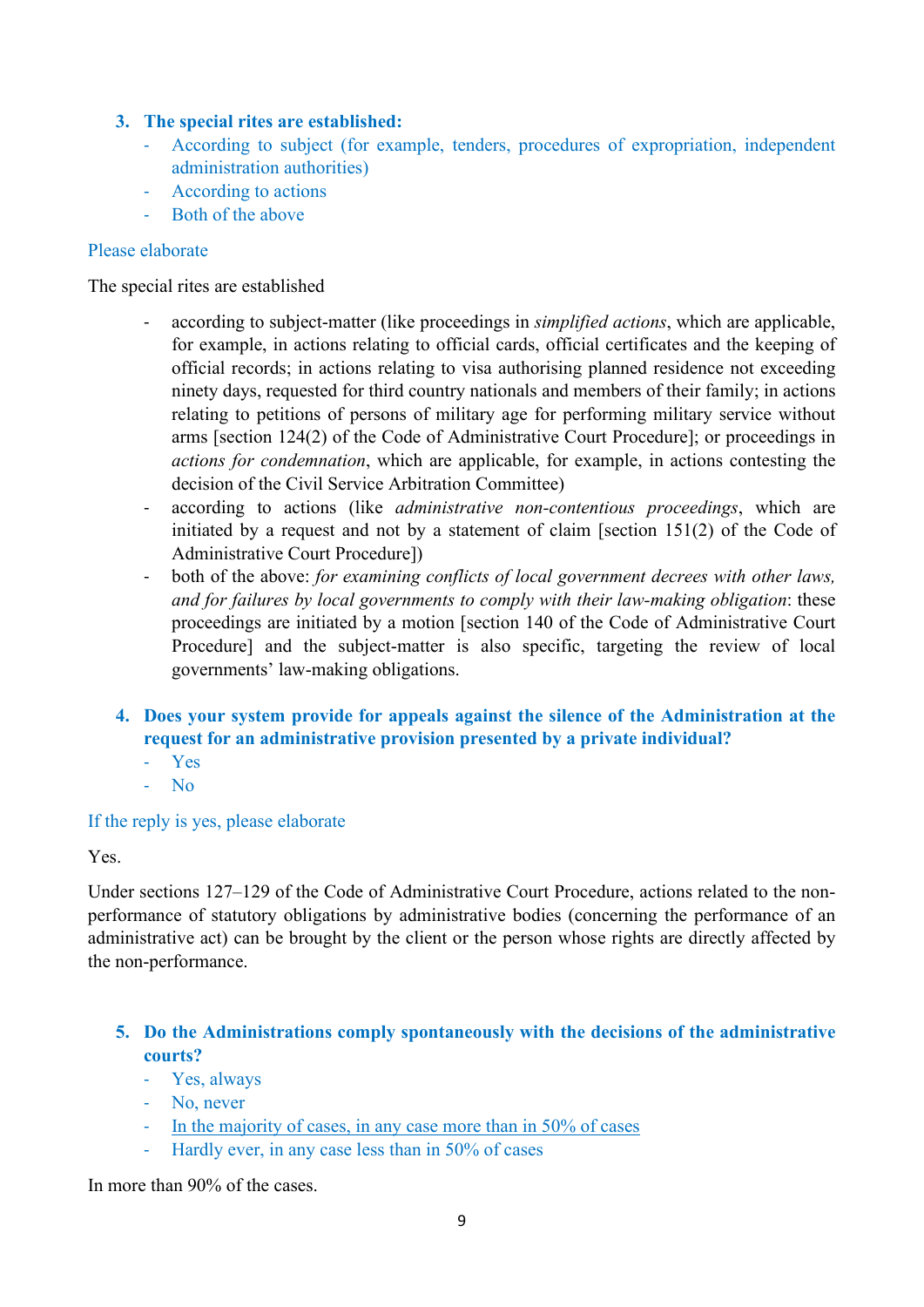- **6. In your legal system, is there a special procedure for ensuring the integral execution of the sentence**?
	- Yes
	- $-$  No

If the reply is yes, please elaborate

Yes.

The Code of Administrative Court Procedure provides for a specific procedure for the execution of the judgments of the administrative courts. Section 152(1) and (2) of the Code of Administrative Court Procedure provides:

"(1) The plaintiff or the person concerned may, within ninety days of the expiry of the time limit for compliance, request the court having passed the first instance decision to execute the decision if the administrative body failed to comply within the time limit with the obligation flowing from the final court decision, relating to

(a) the resumption of the proceedings; or

(b) the performance of the omitted administrative act.

(2) On the basis of the request the court shall, within fifteen days, set a time limit and invite the administrative body to comply with its obligation or to provide an explanation for the failure to comply, together with the documents supporting the explanation."

In the resumed proceedings the party may bring new claims before the administrative court against the administrative body if he/she finds that the latter fails to comply with the former judicial decision (including the definite directions given by the court in the decision).

## **7. Are the judge's decisions which are not of the last resort immediately enforceable?** - Yes

If the reply is yes, please elaborate

Yes (as a rule).

In the absence of a time limit for compliance, the court's decision must be complied with on the day following the day on which the decision becomes final, and the decision is enforceable after it has become final. [See section 97(1) of the Code of Administrative Court Procedure.]

The court may set a time limit for performance in its decision, in which case the decision shall be enforceable after the expiry of the time limit for performance. [See section 97(2) of the Code of Administrative Court Procedure.]

**8. Following the annulment of a decision characterized by discretionary power, the interested party is forced to challenge each of the ulterior negative decisions which have been deemed illegitimate by dint of defects which are different to those identified by the judge or, in alternative, are there certain mechanisms of "reduction" of the** 

<sup>-</sup> No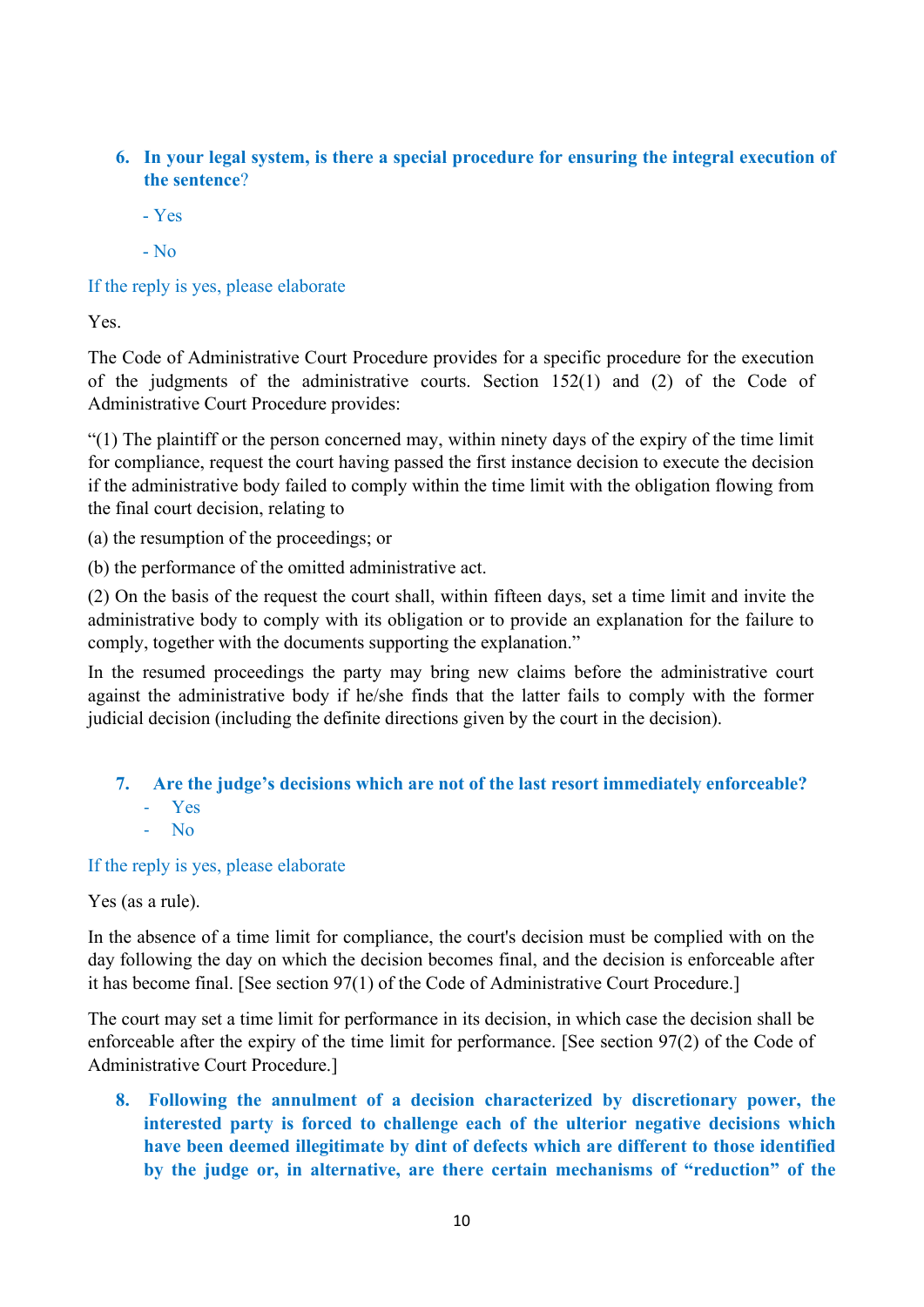**aforesaid discretionary power which ensure the definition of the litigation once and for all?**

- Yes – elaborate

 $-$  No

In the Hungarian legal system, a court decision quashing an administrative decision taken under a discretionary power shall bind the administrative body solely in respect of the unlawfulness identified in the court decision. The court shall give the administrative body definite directions concerning all essential aspects of the remedy to be provided for the violation found, the conduct of the proceedings to be resumed or the performance of the act to be performed under the judgment [section 86(4) of the Code of Administrative Court Procedure]. These directions shall bind the administrative body. The administrative body's discretionary power can, however, not be diminished by giving a general definition (certain aspects) of unlawfulness (even if it is based on a former court decision).

## **SESSION III – PRECAUTIONARY MEASURES**

#### **1. Does the proposition of an appeal automatically suspend the effectiveness of the administrative act?**

- Yes
- N<sub>0</sub>

No.

In the Hungarian legal system, the proposition of an appeal does not have a suspensive effect.

#### **2. In your legal system, are precautionary measures provided for?**

- Yes

- No

Yes.

In the Hungarian legal system, under section 50(1) of the Code of Administrative Court Procedure, any person whose rights or legitimate interests are adversely affected by an administrative act or by the maintenance of the situation created by that act may, at any time during the proceedings, request immediate legal protection from the court having competence and jurisdiction in order to prevent an imminent threat of harm, to provisionally settle the legal relationship brought before the court, or to maintain unaltered the situation giving rise to the legal dispute. (**This legal instrument is called** *immediate legal protection.*)

- **3. What kinds of decisions can the judge apply as a precautionary measure?**
- The suspension of the challenged act;
- ( if the subject of the challenge is the refusal of an application) a positive measure which provisionally anticipates the effects of the administrative act being contested;
- The order to the administration to re-examine the application on the strength of indications contextually provided by the judge;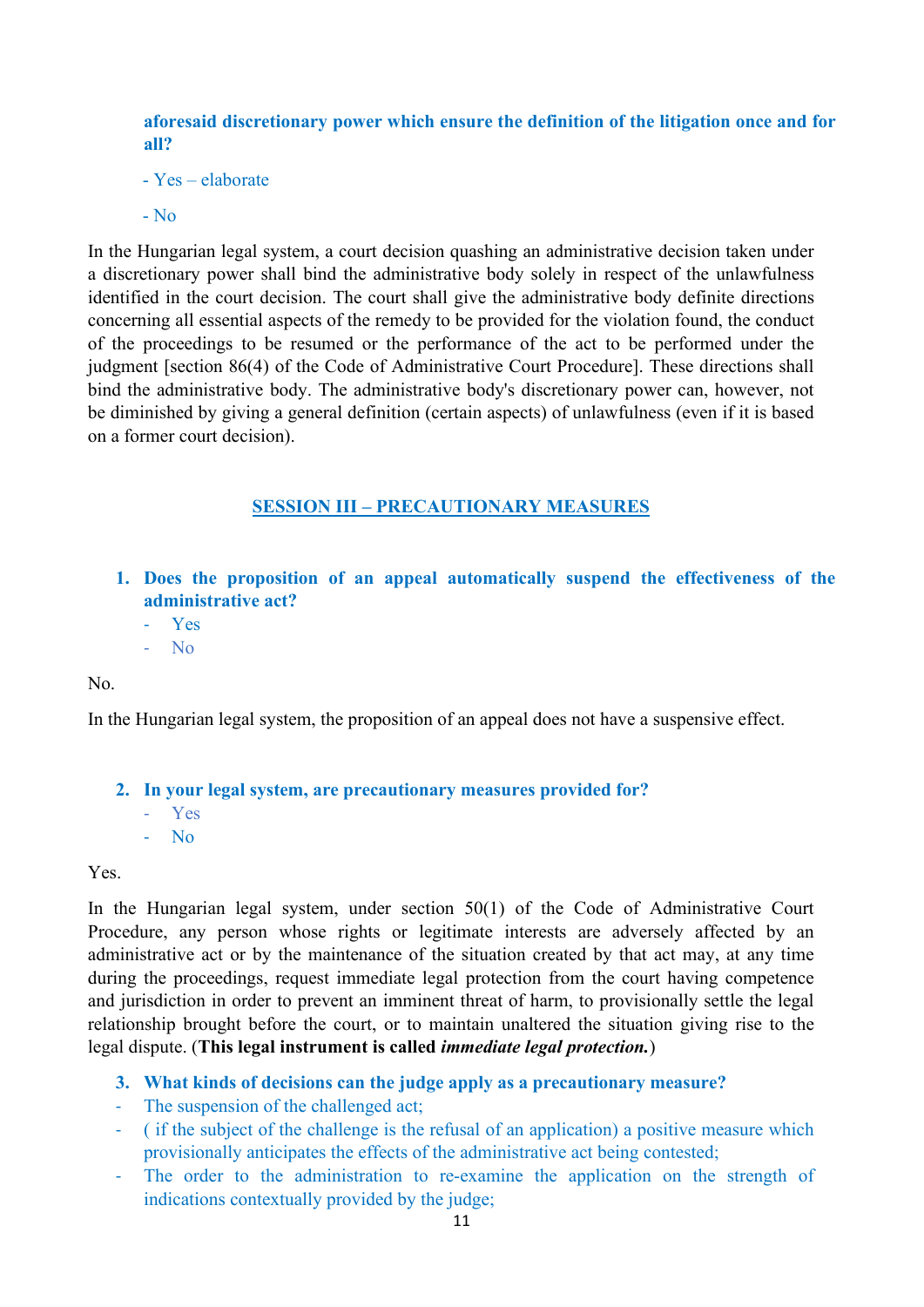- Whatever measure necessary to satisfy, in each case, the precautionary requests presented by both parties

In the Hungarian legal system, the judge can take the following measures within the framework of immediate legal protection:

- (a) ordering suspensive effect
- (b) lifting the suspensive effect
- (c) interim measure; or
- (d) ordering preliminary evidence taking.

[See section 50(2) of the Code of Administrative Court Procedure.]

It is important to underline that several immediate legal protection instruments may be used together or successively, but the court must refer to their interrelatedness in its order.

If the suspension or the lifting of the suspension is not appropriate to ensure immediate legal protection, the court may take any measure necessary to ensure immediate legal protection, within the limits of the decision to be taken in the case or within the limits of the law (temporary measures).[See section 54(1) of the Code of Administrative Court Procedure.]

- **4. What are the conditions for the acceptance of a precautionary request?**
- The probable validity of the action
- The probable validity of the action together with a serious prejudice
- The prevalence of public or private interest, based on the results of the equilibrium/assessment
- The required prerequisites of trial law to accord precautionary measures vary according to the different types of litigation
- Other prerequisites ( please specify )

The request for immediate legal protection must be lodged with the court if it has not been submitted together with the statement of claims. [See section 50(3) of the Code of Administrative Court Procedure.]

The request must state in detail the grounds on which immediate legal protection is required and must be accompanied by supporting documents. The facts on which the request is based must be substantiated. [See section 50(4) of the Code of Administrative Court Procedure.]

The court shall, based on the principle of proportionality, from the aspects of public interest and of all the parties, assess whether the non-granting of immediate legal protection would not cause more serious harm than the harm entailed by the granting of immediate legal protection.. [See section 51(3) of the Code of Administrative Court Procedure.]

- **5. Can the judge force the petitioner to pay bail?**
- Yes
- No
- If yes, in which cases?

Yes.

The court may make compliance with the request subject to the provision of security. [See section 51(4) of the Code of Administrative Court Procedure.] The provision of security shall be governed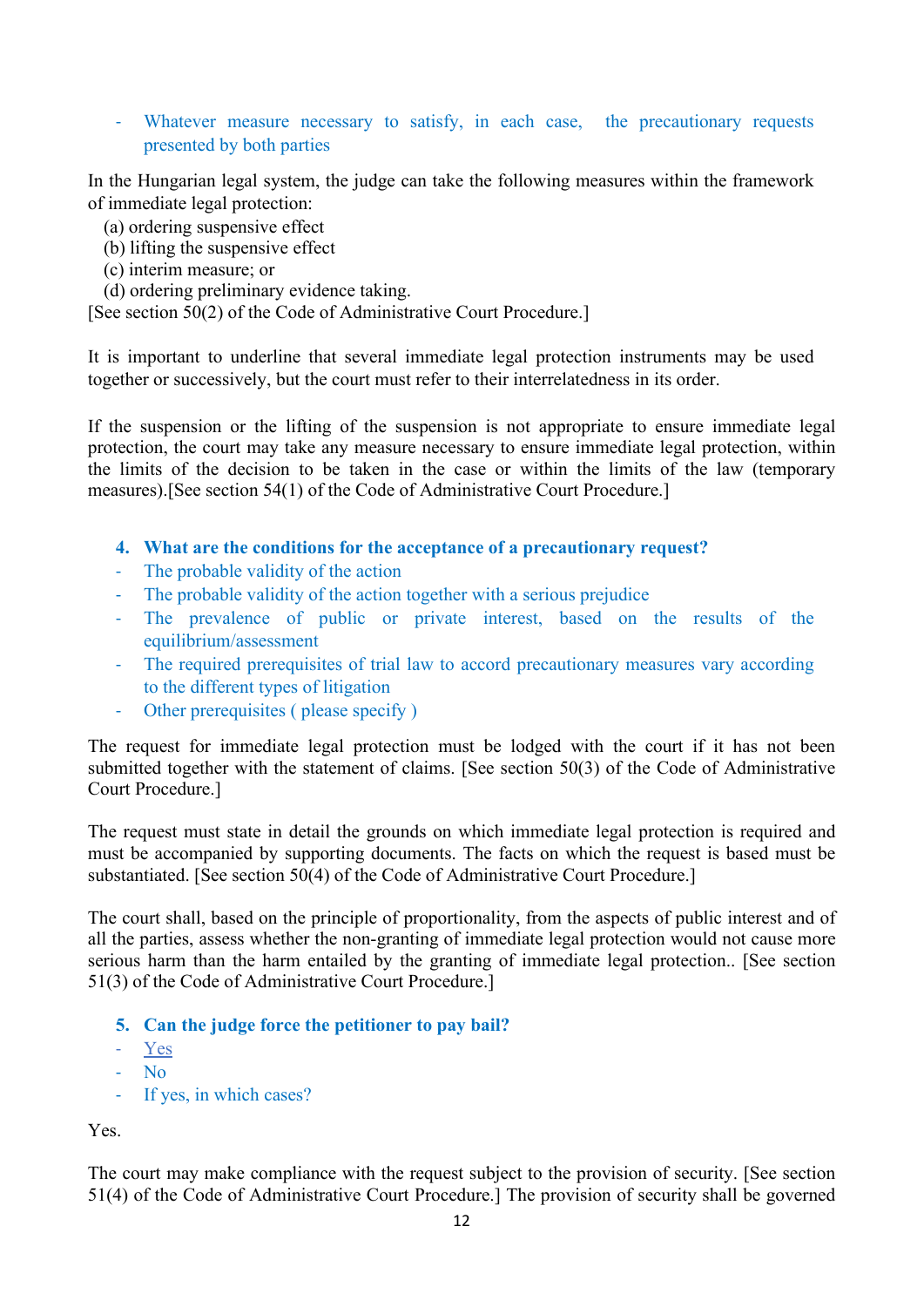by the rules of the Code of Civil Procedure. [See section 36(1) of the Code of Administrative Court Procedure.] The court may make the provisional measure subject to the provision of security if the adverse party substantiates that, as a result of the requested measure, he/she may suffer a disadvantage which would give rise, if he/she wins the case, to a claim for damages or monetary compensation for the violation of personality rights against the applicant. In deciding on the provision of security, the court must also have regard to the degree in which the facts underlying the request are substantiated. In case of small disadvantage, no provision of security shall be ordered. [See section 106(1) of the Code of Civil Procedure.]

- **6. Are precautionary measures generic?**
- Yes
- No are there some subjects in which precautionary measures are not admitted? Which?

No.

In the Hungarian legal system no immediate legal protection is available if the administrative act (a) serves the enforcement of a final court decision,

(b) imposes an obligation relating to the performance of civil defence duties or the provision of economic and material services forming part of national defence obligations; or

(c) concerns the designation of operational and protective areas of buildings and immovable property for defence and military purposes. [See section 50(6) of the Code of Administrative Court Procedure.]

- **7. Can a precautionary request be introduced autonomously before the presentation of the main trial proceedings (** *ante causam* **)?**
- Yes
- $N<sub>0</sub>$

Yes.

In the Hungarian legal system a precautionary request, that is, a request for *providing preliminary evidence* can be introduced autonomously before the presentation of the main trial proceedings. The court shall order to provide preliminary evidence if it can be substantiated that a) the taking of evidence during the lawsuit or at a later phase could no longer be successfully conducted or might involve significant difficulties, or

b) the provision of preliminary evidence facilitates the conclusion of the lawsuit within a reasonable time.

[See section 55(1) of the Code of Administrative Court Procedure.]

The request must specify the facts sought to be proved, the evidence relating to them, and the circumstances attesting that preliminary evidence may be taken [See section 55(2) of the Code of Administrative Court Procedure.]

- **8. In the event of cautionary request** *ante causam***, does the precautionary decision of the judge lose effectiveness?**
- Yes, in the event that the interested party does not initiate main trial proceedings within the mandatory time-limit
- No, its effectiveness remains intact even if the main trial proceedings have not been initiated within the mandatory time-limit or even if the time-limit has expired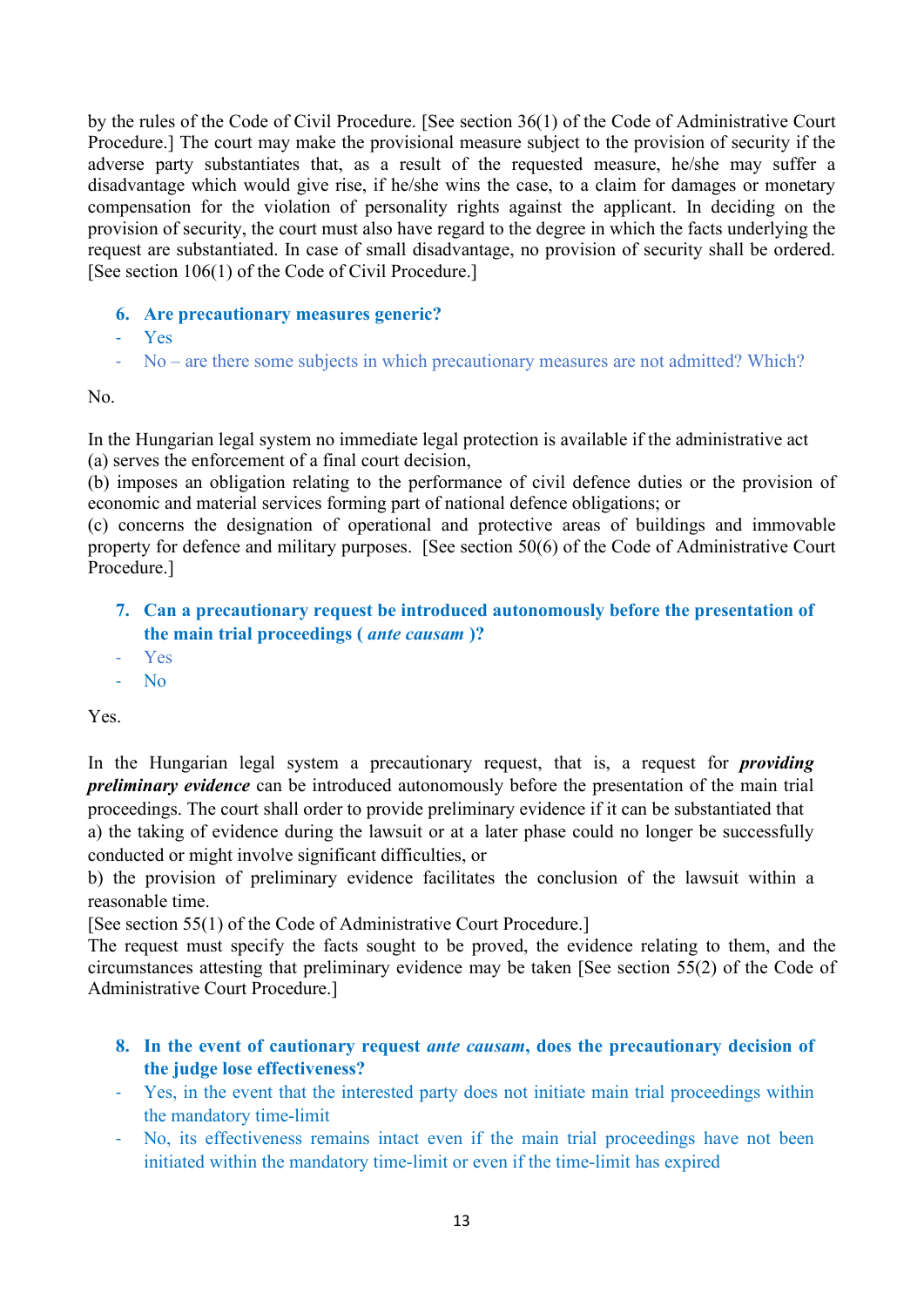None of the above can be found in the Hungarian legal system. If the court rejects the timely submitted statement of claims, the order for immediate legal protection shall remain in force until the rejecting order becomes final, or till the expiry of the time limit within which the legal effects of the filing of the statement of claims are to be maintained. [See section 51(8) of the Code of Administrative Court Procedure.]

- **9. When dealing with the precautionary request, does your legal system provide for specific procedure?**
- Yes (give details of the main characteristics with regard to : trial deadlines, type of decision, motivational burden, ways for establishing debate)
- No

Yes.

The judicial panel shall determine the request for immediate legal protection within fifteen days from its receipt by the court. No supplementation is possible. Upon the invitation of the court, the parties may also make a statement on the request by telephone or by electronic means other than written, of which the court shall make a record. If necessary, the court may also order a hearing of the parties. The court may make compliance with the request subject to the provision of security. [See section 51(1), (2) and (4) of the Code of Administrative Court Procedure.]

**10. Is the precautionary decision taken unilaterally or collegiately?**

- Unilaterally;
- Collegiately;
- Collegiately, but in the event of extreme urgency, the precautionary decision can be taken temporarily by means of a simple unilateral decree;

As a rule, cases are determined by judicial panels composed of three professional judges, so all decisions are taken collegiately. Exceptionally, specific cases shall be determined at first instance by a single judge:

*a)* lawsuits instituted for the examination of administrative acts adopted in two-instance administrative proceedings,

*b)* lawsuits instituted upon claims disputing a basic amount payment obligation not exceeding ten million HUF,

*c)* lawsuits relating to the entry and stay of persons having the right of free movement and residence, to the entry and stay of third-country nationals, and to the right of asylum,

*d)* a lawsuit relating to an administrative act performed by the head of a district office or a local government organ,

*e)* lawsuits relating to official cards, official certificates and the keeping of official records,

*f)* a lawsuit against an authority decision, solely where instituted upon the claim of another participant of the authority proceedings,

*g)* a lawsuit relating to an ancillary administrative act or a decision refusing the request or terminating the proceedings,

*h)* lawsuits for a failure to act,

*i)* lawsuits relating to civil service legal relationship,

*j*) in administrative non-contentious proceedings.

[See section 8(3) of the Code of Administrative Court Procedure.]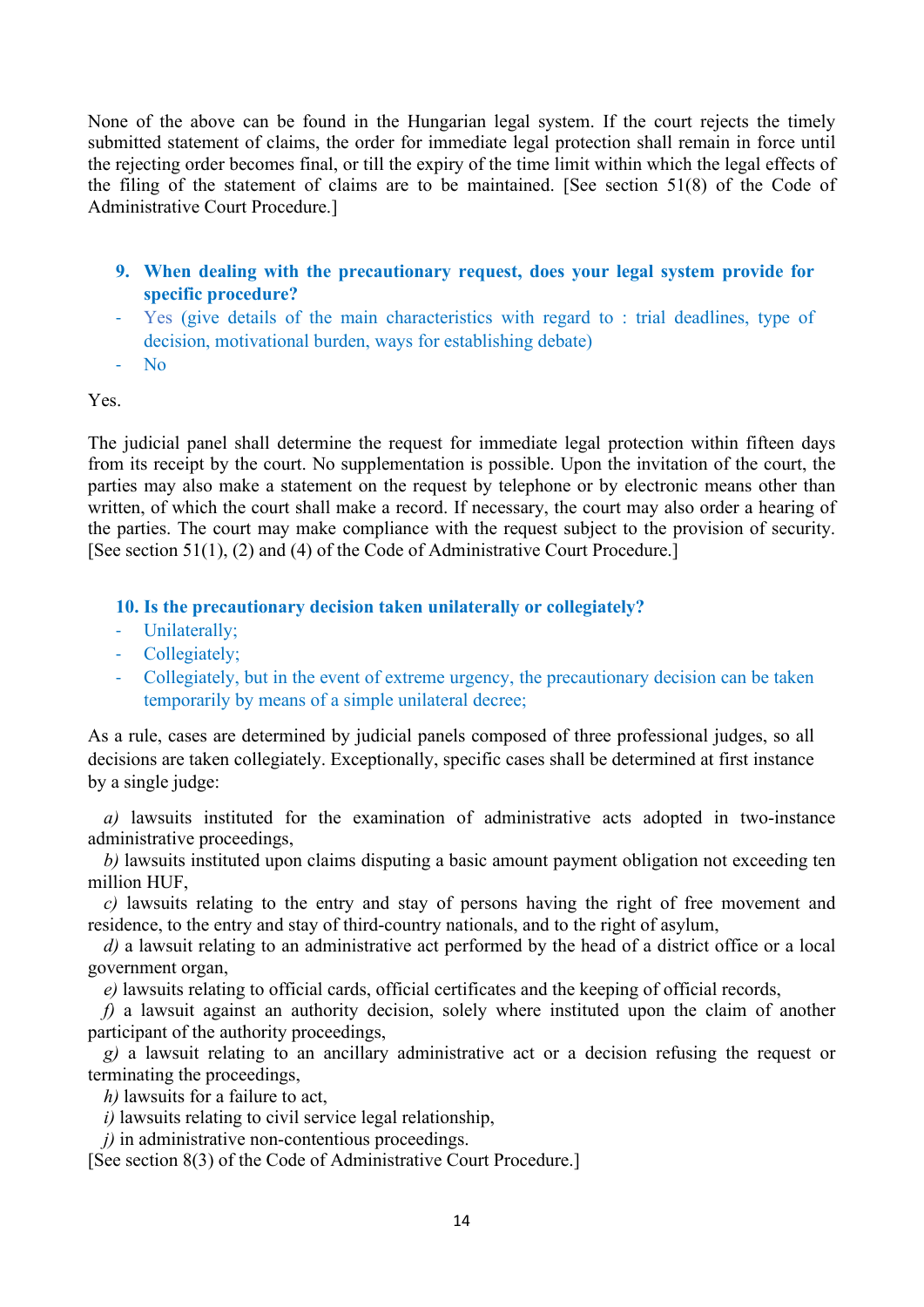An appeal against an order shall be heard by a single judge, save for an appeal filed against an order dismissing the statement of claims and terminating the proceedings. Where the case is particularly complex, the single judge may order that the case be heard by a judicial panel composed of three professional judges. A case referred to a judicial panel may not subsequently be heard by a single judge. [See section 8(5) of the Code of Administrative Court Procedure.]

With the exception provided for above, the Curia shall sit in a judicial panel composed of three professional judges. If the case is of particular complexity or major importance for society, the Curia may order that the case be heard by a judicial panel composed of five professional judges. Where the nature of the case so justifies, no more than two members of the judicial panel of five professional judges may be professional judges not designated to hear administrative cases. [See section 8(6) of the Code of Administrative Court Procedure.]

#### **11. During the discussion of the precautionary request, can the judge directly define the judgement on the merit?**

- Yes ( explain in which conditions )
- No

No.

## **12. Can precautionary measures be challenged before the Supreme Court /Council of State?**

- Yes
- Yes, but only if they pass a test of eligibility
- No

Yes.

An appeal against an order adopted on immediate legal protection may be lodged within eight days of the notification of the order. An appeal against an order granting immediate legal protection shall not have suspensive effect. An order refusing a request re-submitted on the same factual and legal basis after the refusal of the original request, shall not be subject to an appeal. [See Section 51(5) of the Code of Administrative Court Procedure.]

## **13. Can the Supreme Administrative Court / Council of State, as a precautionary measure, suspend the judgements on the merit of a judge of a lower level?** - Yes - No

Yes.

1) Unless otherwise provided by the law, an appeal shall have suspensive effect on the entry into force of the judgment. The appeal may be accompanied by a request for immediate legal protection. [See section 100(6) of the Code of Administrative Court Procedure.]

2) A petition for review may be accompanied by a request for immediate legal protection. If the petition for review contains a request for immediate legal protection, the first instance court shall immediately arrange for the case to be referred to the Curia. The Curia shall decide on the request for immediate legal protection when adopting an order on the admission of the petition, at the latest. [See section 119(2) of the Code of Administrative Court Procedure.]